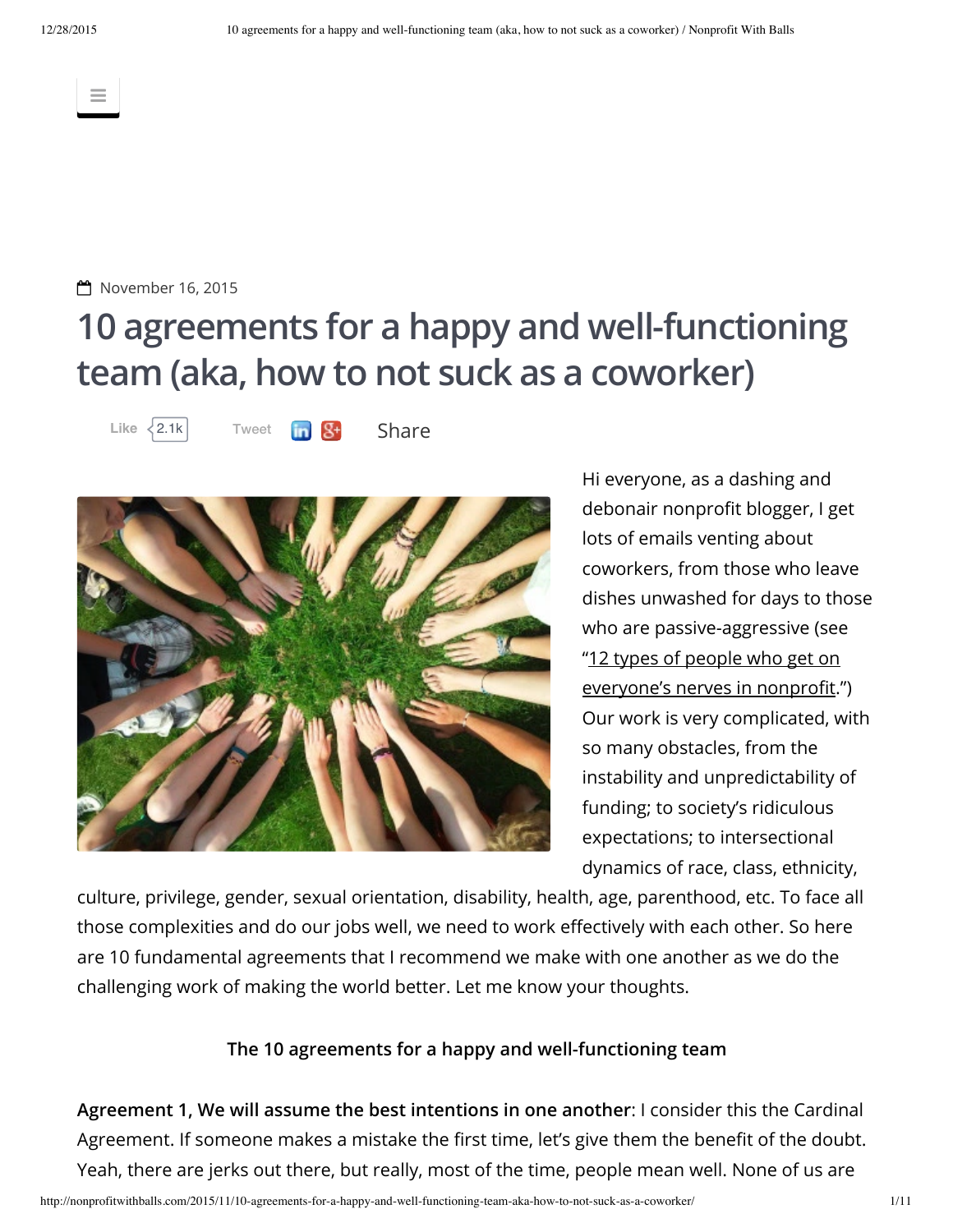perfect, and the world is full of chances for us all to screw up. Let's be generous with each other. I also find it to be a lot lighter a burden to think people are well-meaning. It is so much easier on our souls to think, "John didn't say good morning back to me. I hope everything is OK with him. Maybe he's just having a bad day." Versus, "He ignored me on purpose! Curse him! May his field remain fallow, his livestock weak and barren, his progeny afflicted with gingivitis unto the seventh generation!"

# **Agreement 2: We will not get pissed at anyone for failing to fulll expectations we never**

**clearly set**: I've seen this happen over and over, and heck, I'm guilty of it too from time to time. We assume that everyone has the same information and values as we do. Then we throw a hissy fit when something doesn't happen the way we want. One day I got irritated at a coworker for escaping as soon as an event was over, leaving me to clean up by myself. What a terrible, lazy, thoughtless, inconsiderate jerk, I thought; ugly too. Then I realized, Dammit, I never asked him to help with take-down. And then I went back to Agreement 1 and think, Well, maybe he left right away because it's his son's birthday and he's going home to surprise him. Let's stop assuming things and just communicate clearly our expectations and requests.

## **Agreement 3: We will give feedback honestly and directly and not be passive-aggressive**:

Maybe it's just the Pacific Northwest, where I've spent most of my time, but there is a serious epidemic of people not talking directly to each other to resolve differences. We will talk to everyone about the person who gets on our nerves *except to* the person who gets on our nerves, and they often have no clue that they did anything wrong. Or we beat around the bush or lie when they ask if anything is wrong. And then finally someone tips them off—"so I heard from Mary that Edna told her that Edna was irritated by your loud singing to N'Sync while she was working on the newsletter"—and by then, the damage is done. This passive-aggressive behavior is incredibly destructive to any team. If you got beef with anyone, talk to them directly, one-on-one.

**Agreement 4: We will focus on specic behaviors, not attack personal character**: All of us have habits, some that are good, and some that suck. It is easy to generalize from a sucky behavior to an entire narrative about a person's character. When giving feedback, we will focus on specific actions, for instance "Would you mind not singing loudly to N'Sync when I am writing my newsletter? I'll give you a heads-up when I'm doing that, thanks so much" vs. "It is really inconsiderate of you to sing 'Tearin' Up My Heart' when I'm trying to work; can you be more thoughtful of the rest of us in the office?"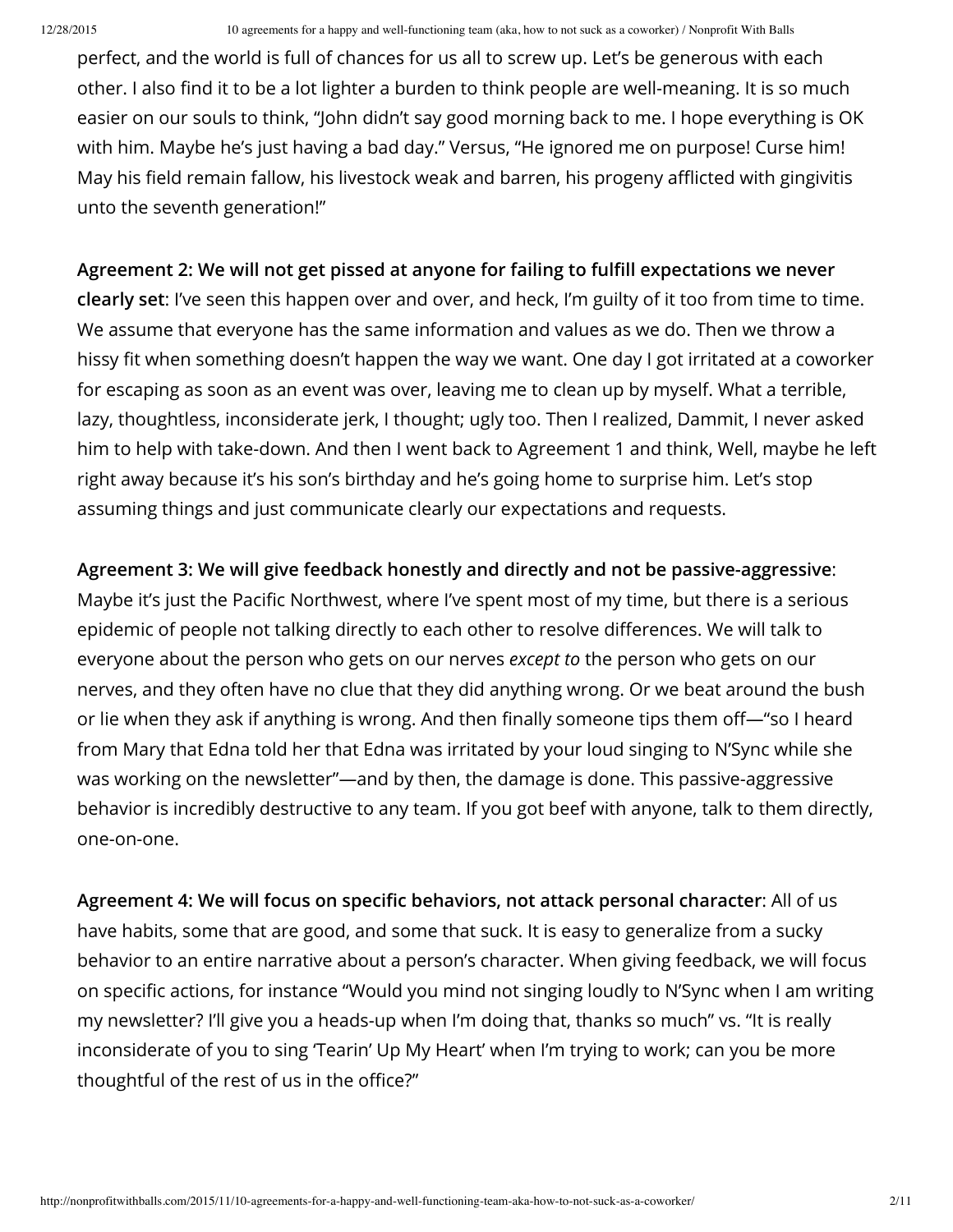**Agreement 5: We will give everyone chances to learn and to improve**: After receiving feedback, everyone deserves at least one chance to improve. Habits are hard to break. Think of how difficult it is to quit smoking. All of us will lapse and relapse. Let's be patient with one another and give everyone a chance to change. Let's help each other learn and grow and blossom from a caterpillar of irritating habits and mistakes to a butterfly of awesomeness.

**Agreement 6: We will not get pissed at anyone if we've never given them feedback and a chance to improve**: If you don't give people feedback when they do something wrong, it is unfair for you to get mad at them. None of us are mind readers. So either you talk to people directly, which is Agreement 3, or else suck it up. If you are not comfortable talking to people directly for some reason, then find another solution, possibly talking to your supervisor to figure something out. But again, if someone has no clue that they did something that affects you, then you have no ground to glare daggers at them.

**Agreement 7: We will not form cliques nor spread gossip**: Few things are as destructive to an organization as when people start forming cliques. This often happens when the above Agreements are not followed. Suddenly an issue that can be solved by people talking to each other directly intensifies into a battlefield as people gather allies and form factions. Allies usually then only get one side of the story, and people in the clique start reinforcing whatever horrible narrative is proposed and find evidence to support it, ignoring evidence to the contrary, and then soon everyone breaks out into an elaborate musical number with lots of finger-snapping. Who wants that? No one. (It's a scene I'm writing for #nonprofitthemusical)

**Agreement 8: We will own our part in any conict**: It is easy to think that we are amazing and perfect human beings and that other people are wrong and stupid when conflicts arise. It is also easy, once we believe that hypothesis, to find evidence to support it and ignore everything else. But it takes two to tango. I know because I took Argentine Tango in college, and it was really awkward dancing by myself when my partner was sick one time. So let us agree to own up to the part we play in any conflict, because it is never as simple as who is right and who is wrong.

**Agreement 9: We will own our part in creating and implementing solutions**: Same with owning our part in any conflict, let us agree that we will all contribute to solving problems that may arise. We agree to refrain from saying things like, "This is not my problem" or "At this point, I don't care anymore, y'alls do whatever you want." If a problem affects the entire team, then it is the entire team's responsibility to solve it, including assessing the situation, brainstorming solutions, and selecting a direct but respectful way to tell Bob that he needs to remove his containers of moldy food from the office fridge.